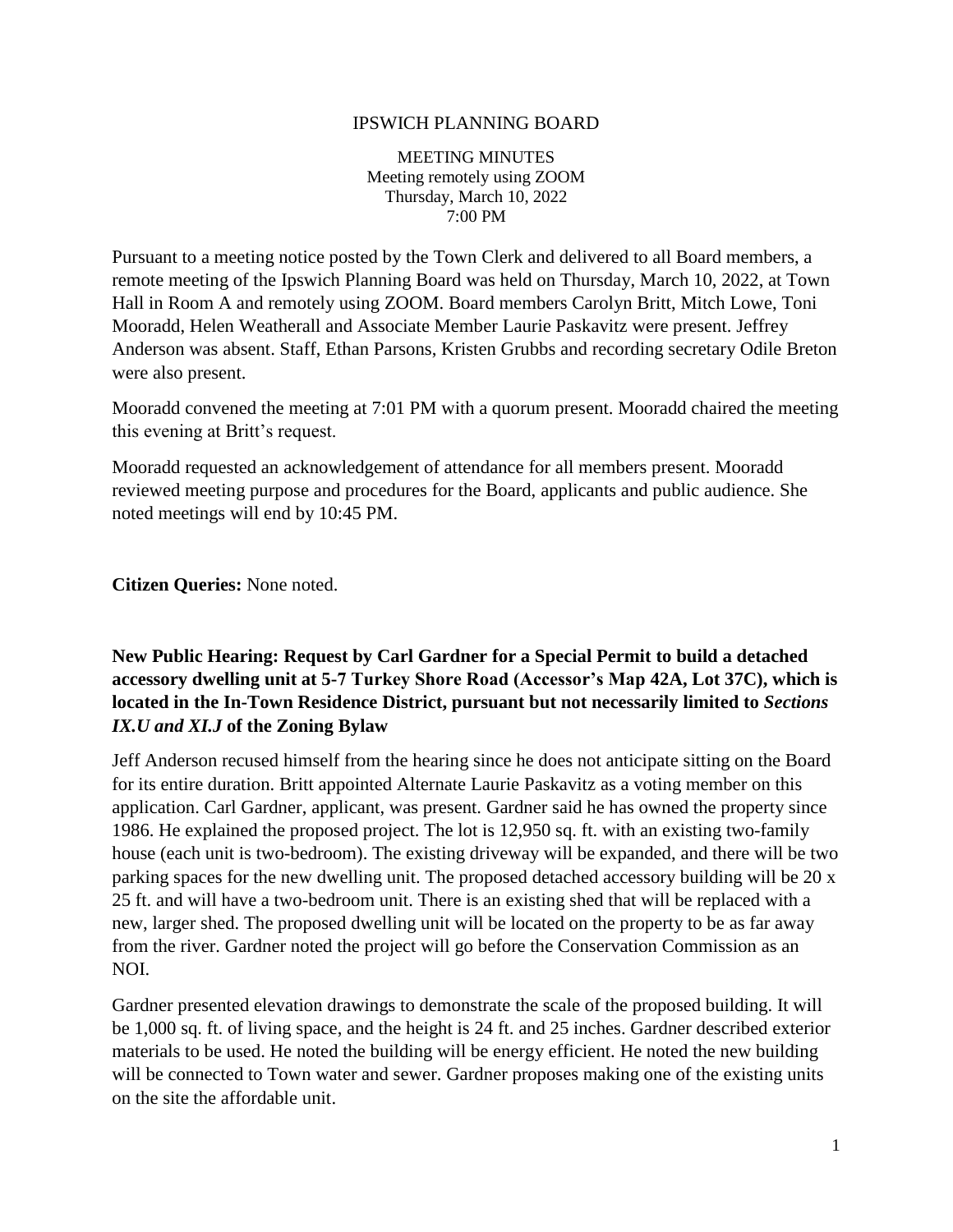Britt suggested Gardner thoroughly review the special permit regulations as recent changes were made. Britt noted receiving many letters from residents of the neighborhood. Lowe asked the applicant to review the rationale of his requested waivers. Gardner said the landscape plan will not be provided because it is not complicated, and the Design Review Board (DRB) did not request a landscape plan. Weatherall said if it is a simple plan, then it would be simple to provide it. Gardner would like flexibility and does not want to commit to specific plant stock as they may not be readily available.

Public Comment:

Clark Ziegler, 10 Woods Lane, lives behind the property. He reviewed the plans and is supportive of the project.

Steve Miles, 18 Poplar Street, said his property abuts 5-7 Turkey Shore Road. He noted there is an existing two-family home on a site designed for a single-family home. He is concerned about adding an additional unit in a neighborhood that is primarily single-family homes.

Mooradd suggested a Board site visit for March 19, 2022, at 9:00 AM.

*Lowe moved to continue the public hearing to March 31, 2022, at Town Hall in Room A at a meeting beginning at 7:00 PM and Britt seconded. The motion passed unanimously.*

# **New Public Hearing: Request by 214 High LLC for a Special Permit for a multi-family dwelling (10 units) at 214 High Street (Assessor's Map 21 Lot 13), which is located in the Highway Business and Water Supply Protection Zone II Districts, pursuant but not necessarily limited to** *Sections V.D, VI, VII, IX.C, IX.K, and XI.J* **of the Zoning Bylaw**

Jeff Anderson recused himself since he doesn't anticipate serving on the Board for the duration of the hearing. Britt appointed Alternate Laurie Paskavitz as a voting member. Mike Becker, Charrissa Vitas, and Tom Mayo (architect) were present for the application via ZOOM. There were technical difficulties with hearing the applicant and the Board decided to not open the public hearing and requested the applicant appear in person at the next meeting.

*Lowe moved to not open the public hearing until March 31, 2022 at which the Board expects at least on representative to present the project in person. Paskavitz seconded the motion. The motion passed unanimously*.

**Continued Public Hearing: 5 & 11 Washington St: Request by Triple Q LLC for a Special Permit and Site Plan Review for a 16-unit multifamily residential development at 5 and 11 Washington Street (Assessor's Map 41B Lots 274 and 275), which is located in the General Business District, pursuant but not necessarily limited to** *Sections V.D, VI, VII, IX.I, IX.K and X* **of the Zoning Bylaw and associated regulations**

Jeff Anderson is recused. Laurie Paskavitz was appointed a voting member for this application on September 9, 2021.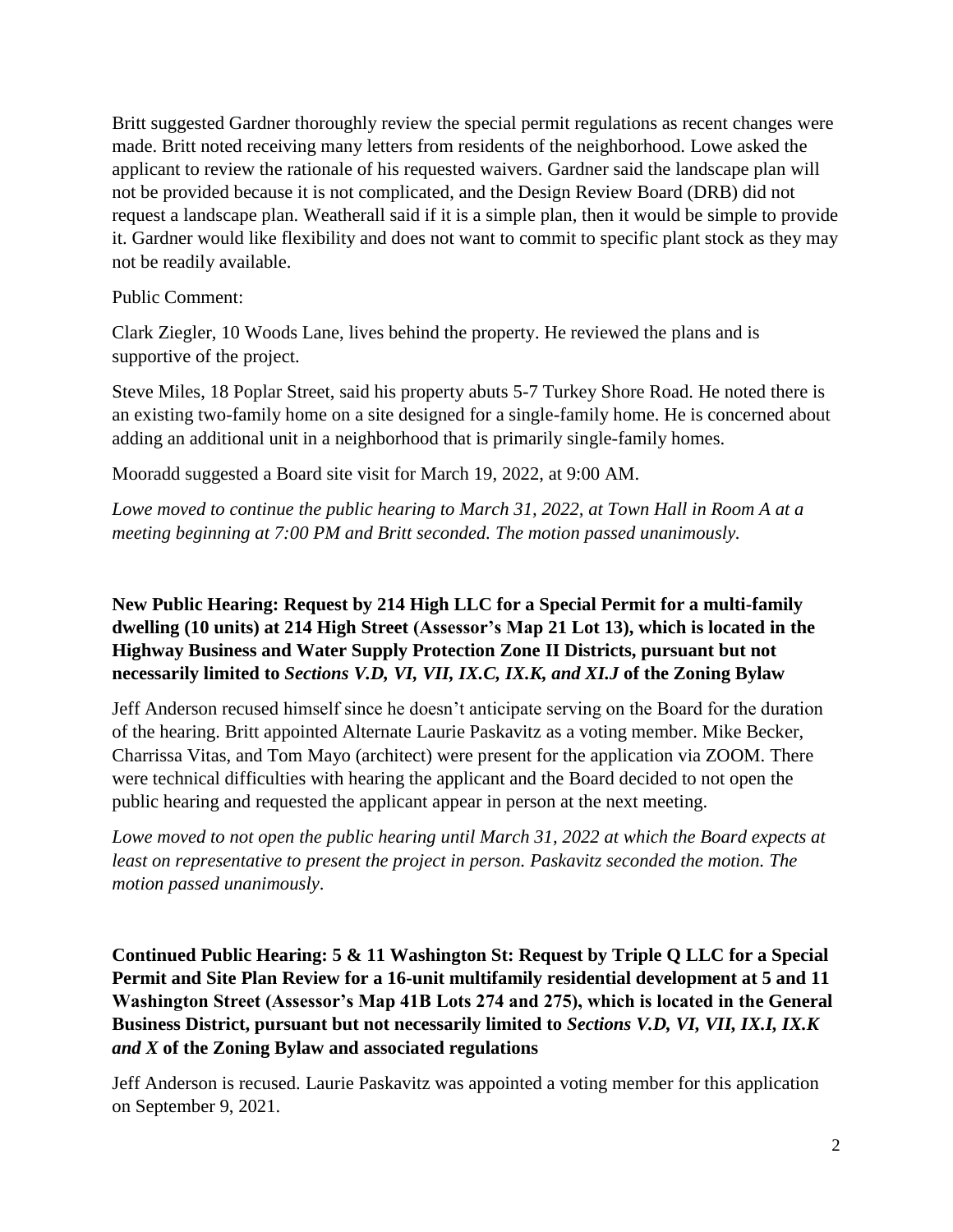John Colantoni, Attorney James Juliano, Jim Emmanuel (landscape architect), and Thad Berry (engineer) were present in person. John Duggar (architect) was present on ZOOM.

Colantoni presented the changes. He noted the plans were revised with a 20 ft. setback in the rear and there is no setback waiver request. He pointed out that units F and G are 2-story buildings, and the height is less than 39 feet. Six units have roof decks are 39 feet in height. There is one less parking space in the rear (by unit M) and a second gathering space was created. He noted some changes were made to the first gathering area based on DRB comments.

Thad Berry, engineer, reviewed the drainage plan. There will be a decrease in impervious surface with the development of the site. There is a combination of stormwater infiltration system, rain gardens and pervious pavers. Barry pointed out the drainage plan on the site plan. The site is very level. Parsons noted the drainage plan is currently under peer review.

James Emmanuel, landscape architect, reviewed the landscape plan. He pointed out the new trees on Washington Street. Evergreens will be used for screening gathering areas. He said plants will be native and drought tolerant.

Mooradd asked the Board for feedback on site layout and massing of the buildings. Weatherall would like the site to be less dense. Paskavitz said the massing of the buildings is not in character with the neighborhood. She does not believe that a 2,800 sq. ft. unit fits in a complex this dense. Mooradd would like fewer or smaller units. The neighborhood is single-family homes and smaller sized condominiums. She noted that six units are over 2,000 sq. ft. The massing is outsized for the neighborhood. Britt is concerned with management and maintenance. Britt asked about electric chargers for vehicles and trash and recycling. She said a solar feasibility study was not completed and suggested the applicant complete it. Juliano noted that condominium bylaws can include landscape maintenance requirements for unit homeowners. Colantoni said if the Board requires electric vehicle charges, then they will be added. Colantoni said the infrastructure for solar can be completed. Trash and recycling will be private pick-up and there will not be a dumpster on-site.

Lowe likes the landscape design improvements. He is concerned about the size of some of the units. He suggested downsizing units and reducing the bulk of the buildings.

Public Comment: Torii Bottomley, 60 Central Street, likes guest parking.

Melissa and Tom Walsh, 114 High Street, owners of 5-11 Washington, are supportive of the proposed project and residential use of the site.

Colantoni said the project has been reduced to 13 units and he will not do less than 13 units. He said the project is already in peer review with 13 units. He believes the project fits in with the neighborhood. Paskavitz said she doesn't have an issue with 13 units but the units need to be smaller.

Parsons noted an extension is needed for this application.

*Lowe moved to extend the public hearing review timeline to March 31, 2022. Paskavitz seconded. The motion passed unanimously.*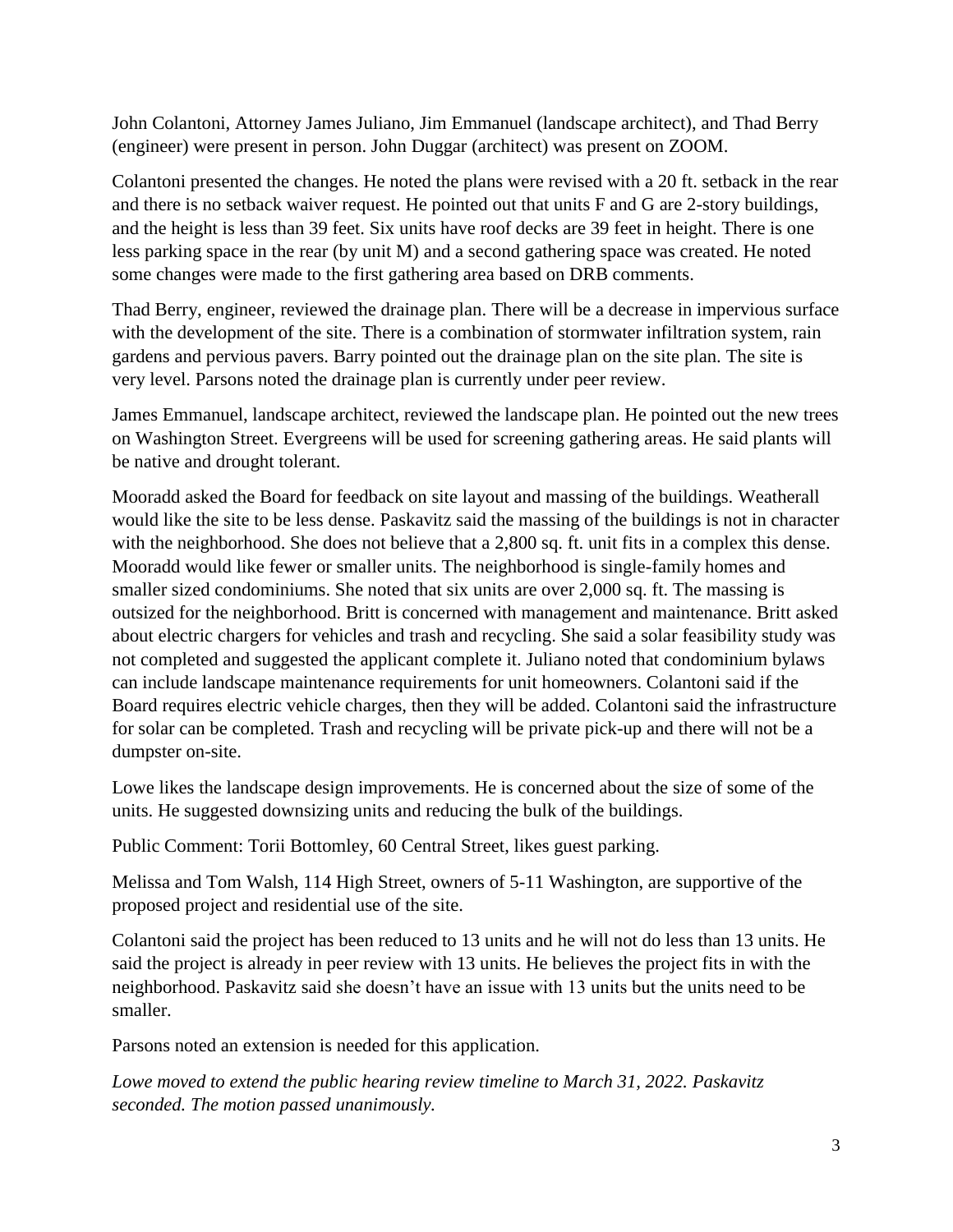*Lowe moved to continue the public hearing to March 31, 2022, at Town Hall in Room A at a meeting beginning at 7:00 PM. Weatherall seconded. The motion passed unanimously.*

**Continued Public Hearing: Request by Helen Moore VonOehsen and William VonOehsen for a Special Permit to convert an accessory structure into a dwelling unit at 48 Turkey Shore Road (Assessor's Map 42A Lot 55), which is located in the Rural Residence A District, pursuant but not necessarily limited to** *Sections V, IX.P and XI.J of the Zoning Bylaw*

Jeff Anderson is recused, and Laurie Paskavitz was appointed a voting member on this application.

Helen and William VonOehsen (via ZOOM) and John Morin (Morin-Cameron Group) were present.

Weatherall noted neighbors' concerns about the size of the accessory building. She requested reviewing the volume calculation. Mooradd said the Building Inspector reviewed the volume calculation and understood that existing enclosed structures would count toward the calculation. Weatherall read the gross floor area from Section III of the Zoning Bylaw. Parsons said that gross floor area is not used for conversions of accessory buildings, rather, the Town uses volume as the metric for measuring the size of an existing building.

Parsons reviewed the draft decision emphasizing findings and conditions. He noted the APDC approved the design for the new structure. The Conservation Commission issued an Order Of Conditions. The applicant needs to submit a final utility plan. The applicant will pay \$15,000 to the Affordable Housing Trust prior to receiving a certificate of occupancy. Parsons said the buildings cannot be separated onto two separate parcels of land and the restriction must be filed at the Registry of Deeds. Safety during construction is needed and conditions for construction are included.

Public Comment: Michele Hunton, 67 Turkey Shore Road, expressed concern about turning the new dwelling unit into a condominium. Hunton requested restrictions on future expansion. She is concerned about construction vehicles and requested that access for other residents not be impeded.

Mooradd responded that the lot cannot be divided into two parcels. Lowe added that expansion requires the applicant to come before the Board, if it's permitted at all.

*Lowe moved to close the public hearing. Paskavitz seconded. The motion passed unanimously.*

*Lowe moved to approve the draft decision as discussed and amended. Paskavitz seconded. The motion passed unanimously*.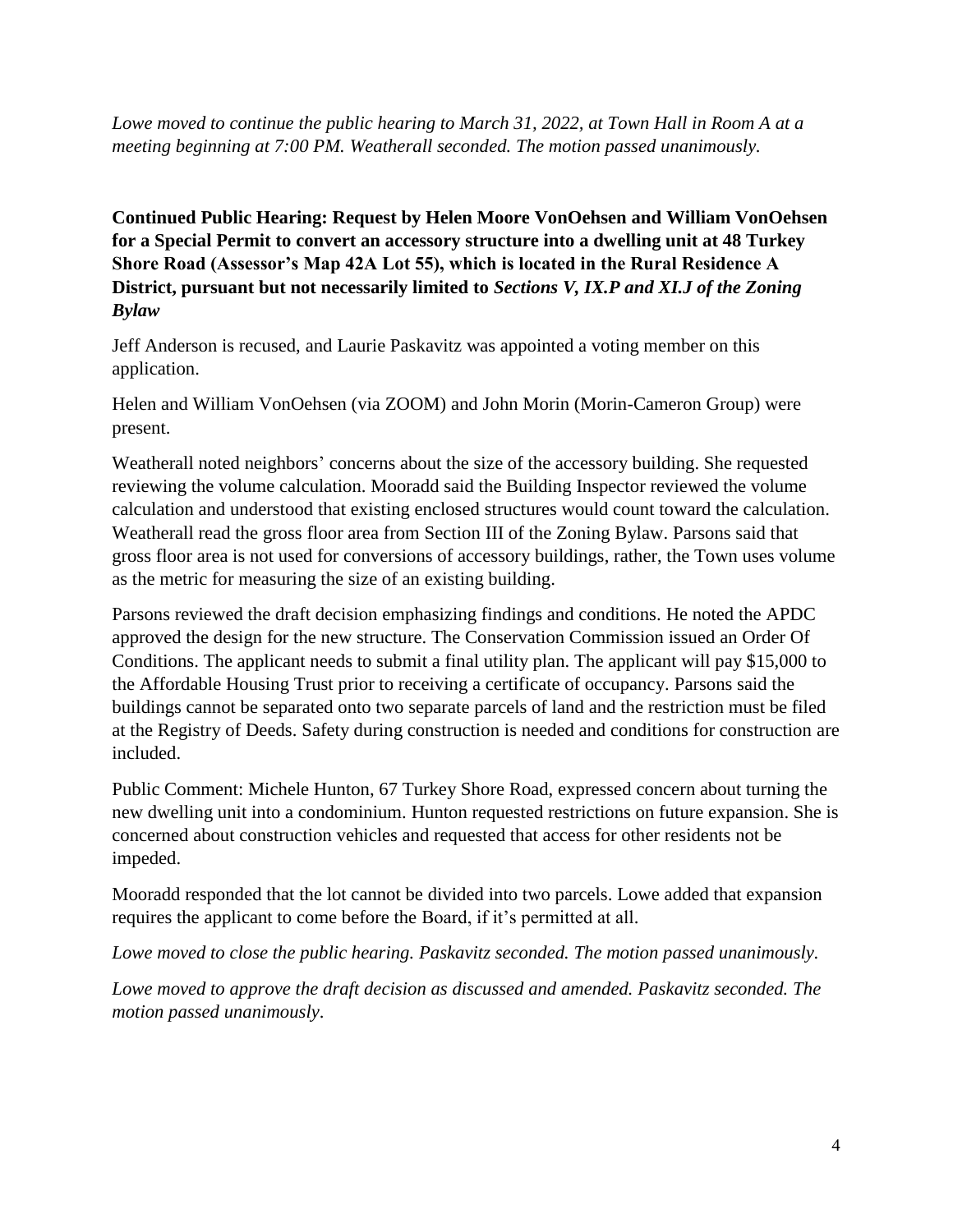**Continued Public Hearing: Request by New England Biolabs Inc. for a Special Permit pursuant to** *Sections IX.N and XI.J of the Zoning Bylaw* **for uses involving hazardous and toxic materials associated with the uses and activities in the main laboratory building and the expansion currently under construction at the New England Biolabs, Inc. property at 240 County Road (Assessor's Map 63, Lot 7), located in the Rural Residence A District (an on NEB's GEPD lot)**

Jeff Anderson and Helen Weatherall are recused. Laurie Paskavitz is appointed a voting member. Patrick Norton (New England Biolabs), Don Greenough, attorney for New England Biolabs (NEB), and Barry Cohen (NEB) were present for the application.

Greenough reviewed the application and noted the existing building is under a Special Permit issued in 2001, which included four paragraphs related to use in the bylaw. In 2008, the Town adopted a more comprehensive Special Permit process relating to hazardous materials. Greenough said it does not make sense for one building to operate under 2001 bylaws and the new building to operate under current bylaws. The request is to have one special permit for the entire campus and not operate two buildings under two special permits.

Cohen is the Senior Manager for Environmental Health and Safety for NEB. Cohen is also on the NEB Public Safety Oversight Committee providing the Committee information about NEB. Cohen reviewed volume of hazardous materials. Paskavitz said the presentation will be interesting however Board cannot validate the highly specialized information. She suggested using a third-party reviewer. Greenough said it is a valid point. The Board requested Parsons find a third-party reviewer. Parsons reviewed Section IX.N of the Bylaw for the type of consultant needed and the scope of review.

Public Comment: Torii Bottomley, 60 Central Street, requested clarification on the increase of hazardous materials.

Cohen explained that NEB has a license from the State for a certain volume of radio isotopes. NEB has not come close to the limit. He said some activities are moving from one building to another building, which is a reason for the request. There is no incineration of materials on the campus.

*Britt moved to continue the public hearing to March 31, 2022, at Town Hall in Room A at a meeting beginning at 7:00 PM. Lowe seconded. The motion passed unanimously.*

**Continued Public Hearing: 50-56 Market Street LLC for a Special Permit for a multifamily residential development (adding 5 townhouses to an existing multifamily dwelling property) at 50-56 Market Street (Assessor's Map 42A, Lot 202), which is located in the Central Business District, pursuant but not necessarily limited to** *Sections V.D, VI, VII, IX.I, IX.K, and XI.J* **of the Zoning Bylaw**

Anderson is recused. Paskavitz was appointed as a voting member for the application when the public hearing was opened on October 21, 2021.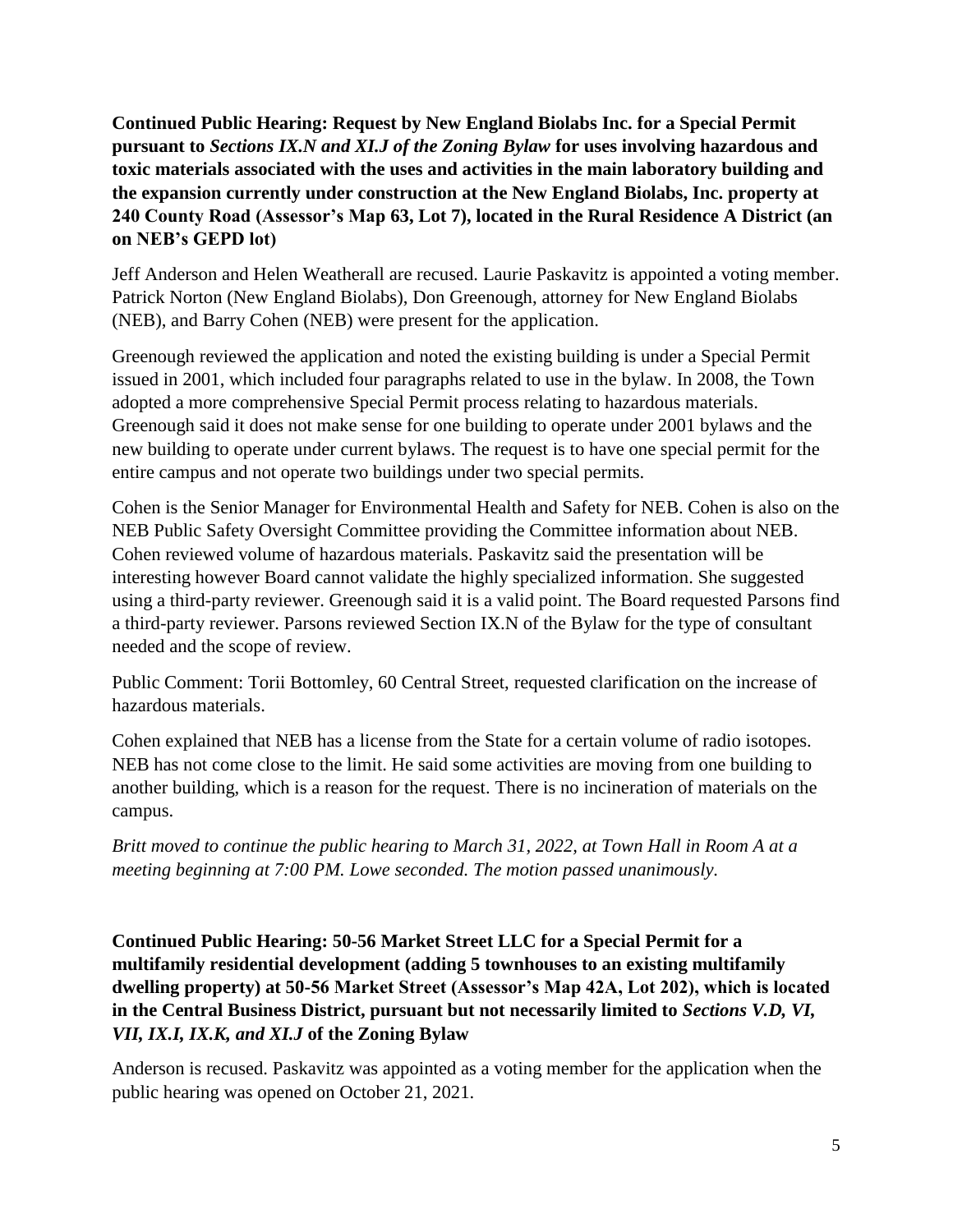Kevin Perelli (owner), Ken Savoie (Savoie Nolan Architects), and John Morin (Morin-Cameron Group) were present for the application. Morin noted a productive meeting with the peer reviewer. Revised plans were submitted. Morin noted a reduction in the size of one parking space. Morin noted the area by the trash/dumpster and the area will be striped so there will be no parking. Morin discussed the drainage for the patios and noted a stone apron at the base of the wall. The Homeowners Association will contract with a vendor for snow management. The DRB last reviewed the project in February, focusing on the landscape plan. The DRB recommended approval of the plans as presented. Parsons noted there is correspondence from DPW and the Fire Department.

Britt is concerned with the tandem parking and its location on the site. She said there are too many units on the site. Britt stated she will be voting no on the project. Savoie said the tandem parking is needed to prevent the front yard from becoming a parking lot. Paskavitz is concerned about all the voiced concerns from the peer reviewer and the Board about the density of the project and all the waivers requested. Perelli noted that all the peer review comments were satisfied.

No public comments noted. Parsons reviewed a draft decision he had prepared for the Board's consideration, emphasizing conditions and findings. Parsons reviewed waiver requests and reasons for approving the waivers.

*Lowe made a motion to close the public hearing and Weatherall seconded. The motion passed unanimously.*

*Lowe made a motion to approve the project and draft decision as discussed and amended and Paskavitz seconded. The motion did not pass by the required supermajority (3 votes yes: Mooradd, Paskavitz, Lowe and 2 votes no: Britt and Weatherall).*

**Continued Public Hearing: Ora, Inc. for Site Plan Review, and a Special Permit to use 55 Waldingfield Road as a "Great Estate" for business purposes pursuant to Section IX.H of the Zoning Bylaw. The proposal involves the alteration of more than 2,500 sq. ft. of commercial space as described in Section X.B.1 and the increase of required parking spaces by more than 10 as described in Section X.B.3 of the Zoning Bylaw, as well as associated site work, at 55 Waldingfield Rd. (Assessor's Map 62, Lot 14), located in the Rural Residence A Zoning District, pursuant but not limited to the sections of the Zoning Bylaw cited herein as well as XI.J**

Mooradd noted voting members for the application are Anderson, Lowe, Weatherall, Mooradd and Britt. Chip Nylen, attorney representing Ora, Inc., was present for the applicant. Nylen requested to continue the public hearing without discussion. An extension to review the application is needed and it was suggested the extension go through May 5, 2022.

Lowe made a motion to continue the public hearing without discussion to April 28, 2022, at *Town Hall in Room A at a meeting beginning at 7:00 pm and Britt seconded. The motion passed with 4 votes yes (Anderson absent).*